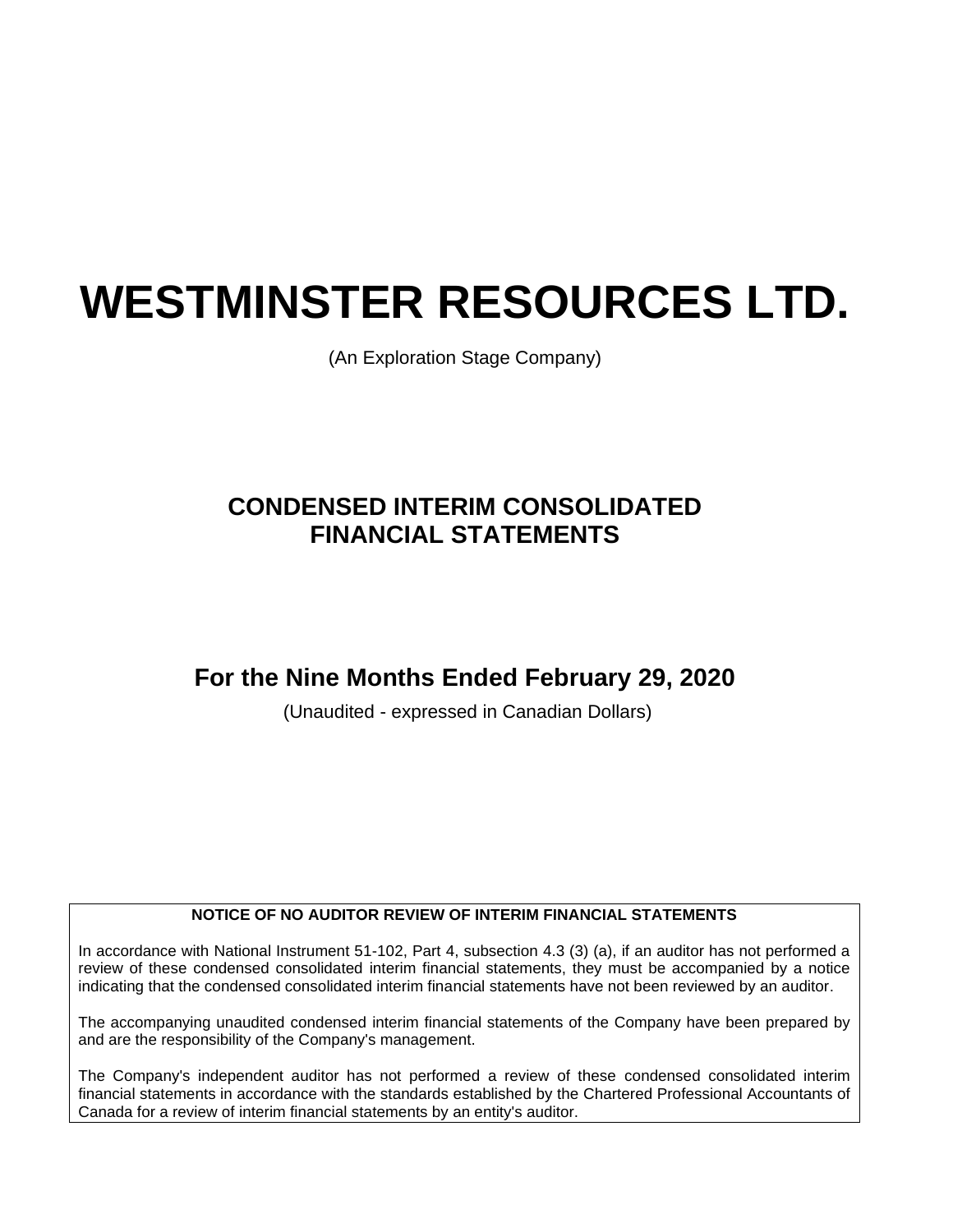## **Condensed Interim Consolidated Statements of Financial Position**

(Expressed in Canadian Dollars – Unaudited)

|                                            | <b>February 29, 2020</b> | May 31, 2019    |
|--------------------------------------------|--------------------------|-----------------|
| <b>Assets</b>                              |                          |                 |
| <b>Current</b>                             |                          |                 |
| Cash                                       | \$<br>12,000             | \$<br>9,719     |
| Accounts receivable (Note 6)               | 128,912                  | 153,901         |
| Prepaid expenses                           |                          | 750             |
|                                            | 140,912                  | 164,370         |
| <b>Non-Current</b>                         |                          |                 |
| Office lease (Note 3)                      | 163,093                  |                 |
| Deposits                                   | 28,843                   | 28,843          |
| Capital assets (Note 7)                    | 14,172                   | 16,672          |
| Exploration and evaluation assets (Note 4) | 3,186,339                | 3,159,833       |
|                                            | \$<br>3,533,359          | \$<br>3,369,718 |
| Liabilities and shareholders' equity       |                          |                 |
| <b>Current liabilities</b>                 |                          |                 |
| Accounts payable (Note 6)                  | \$<br>340,369            | \$<br>442,988   |
| Accrued liabilities (Note 6)               | 943,536                  | 603,013         |
| Lease liability (Note 3)                   | 153,202                  |                 |
| Short-term borrowing (Note 8)              | 117,090                  |                 |
|                                            | 1,554,197                | 1,046,001       |
| Shareholders' equity                       |                          |                 |
| Share Capital (Note 5)                     | 22,505,856               | 22,506,606      |
| Reserves (Note 5)                          | 2,289,468                | 2,289,468       |
| Deficit                                    | (22,816,162)             | (22, 472, 357)  |
|                                            | 1,979,162                | 2,323,717       |
|                                            | \$<br>3,533,359          | \$<br>3,369,718 |

#### *Nature of Operations and Going Concern – Note 1*

Approved on behalf of the Board of Directors:

Signed *"Jason Cubitt"*, Director Signed *" Fred Tejada"*, Director

*The accompanying notes are an integral part of the condensed interim consolidated financial statements.*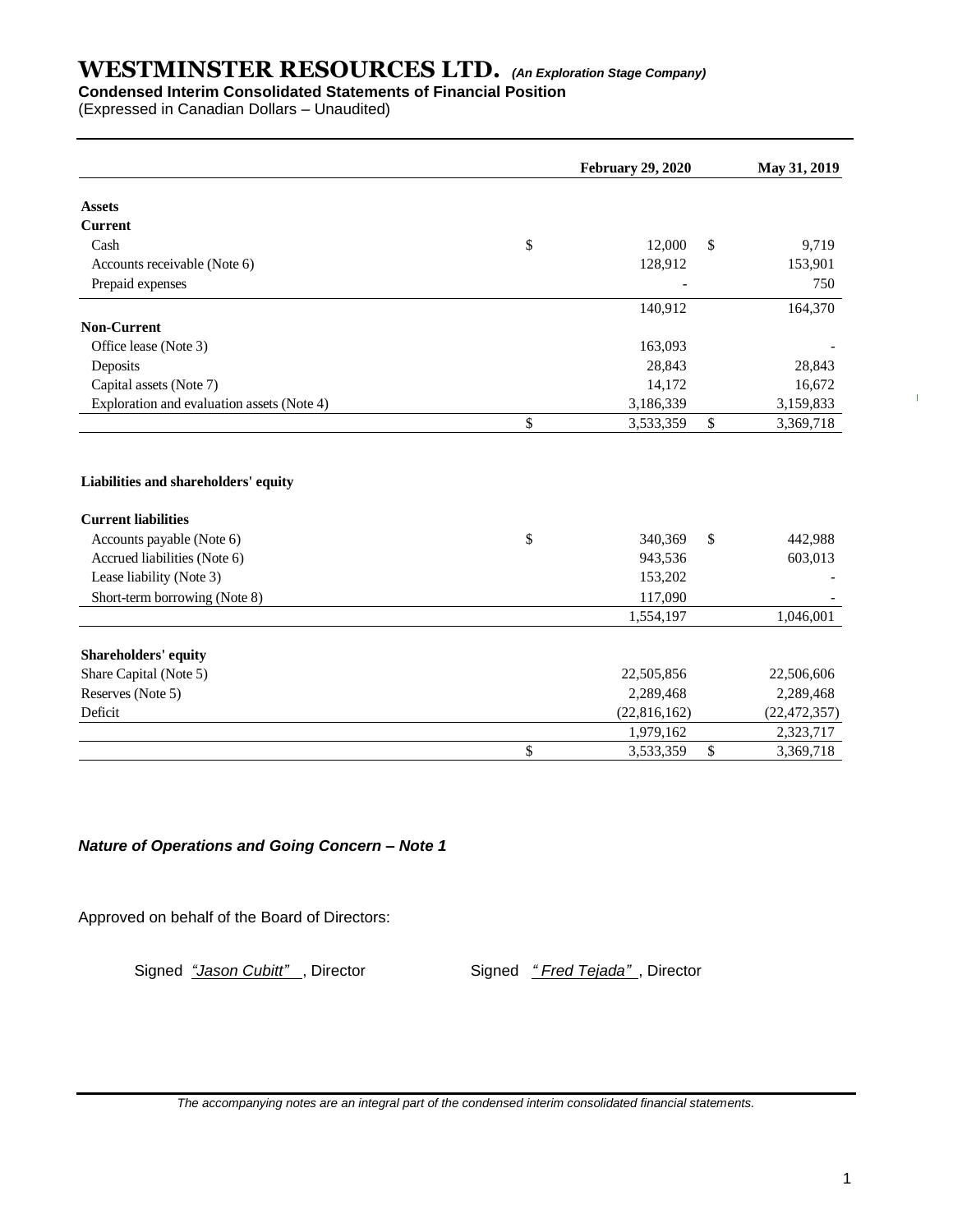## **Condensed Interim Consolidated Statements of Loss and Comprehensive Loss**

(Expressed in Canadian Dollars – Unaudited)

|                                              | <b>Three Months Ended</b> |                 |  |              |              | <b>Nine Months Ended</b> |      |              |  |
|----------------------------------------------|---------------------------|-----------------|--|--------------|--------------|--------------------------|------|--------------|--|
|                                              |                           | February 29,    |  | February 28, | February 29, |                          |      | February 28, |  |
|                                              |                           | 2020<br>2019    |  |              |              | 2020                     | 2019 |              |  |
| <b>Expenses</b>                              |                           |                 |  |              |              |                          |      |              |  |
| Consulting fees (Note 6)                     | \$                        | 62,378 \$       |  | 237,225      | \$           | 209,500 \$               |      | 555,329      |  |
| Management fees (Note 6)                     |                           |                 |  | 30,000       |              | 30,000                   |      | 90,000       |  |
| Office                                       |                           | 14,781          |  | 9,943        |              | 26,927                   |      | 46,334       |  |
| Rent                                         |                           |                 |  | 40,424       |              |                          |      | 122,296      |  |
| Accounting, audit and legal                  |                           | 21,588          |  | 6,754        |              | 30,379                   |      | 32,949       |  |
| Regulatory and filing fees                   |                           | 7,325           |  | 7,335        |              | 21,565                   |      | 13,604       |  |
| Travel and entertainment                     |                           |                 |  | 79           |              |                          |      | 16,695       |  |
| Bank charges and interest                    |                           | 642             |  | 141          |              | 1,767                    |      | 864          |  |
| Conferences and investor relations           |                           |                 |  |              |              |                          |      | 927          |  |
| Amortization of right-of-use asset (Note 3)  |                           | 34,948          |  |              |              | 104,845                  |      |              |  |
| Amortization of capital assets (Note 7)      |                           | 834             |  | 1,139        |              | 2,500                    |      | 3,419        |  |
| Operating loss                               |                           | (142, 496)      |  | (333,040)    |              | (427, 483)               |      | (882, 417)   |  |
| Other income (expenses)                      |                           |                 |  |              |              |                          |      |              |  |
| Foreign exchange loss                        |                           | 6,247           |  | 35,826       |              | (10,524)                 |      | 24,329       |  |
| Sublease office rent income                  |                           | 28,547          |  | 23,277       |              | 104,146                  |      | 88,053       |  |
| Accretion of office lease liability (Note 3) |                           | (720)           |  |              |              | (9,944)                  |      |              |  |
| Interest income                              |                           |                 |  | 155          |              |                          |      | 473          |  |
| Total loss and comprehensive loss            | \$                        | $(108, 422)$ \$ |  | (273, 782)   | \$           | $(343,805)$ \$           |      | (769, 562)   |  |
| Loss per common share, basic and diluted     | \$                        | $(0.01)$ \$     |  | (0.04)       | \$           | $(0.04)$ \$              |      | (0.12)       |  |
| Weighted average number of common            |                           |                 |  |              |              |                          |      |              |  |
| shares outstanding                           |                           | 9.454.099       |  | 9,324,989    |              | 9,454,099                |      | 6,677,579    |  |

Certain comparative figures included in the interim consolidated statements of loss and comprehensive loss have been reclassified to conform with the financial statement presentation adopted for the current period. These reclassifications have no effect on the interim consolidated comprehensive loss for the nine months ended February 28, 2019.

*The accompanying notes are an integral part of the condensed interim consolidated financial statements.*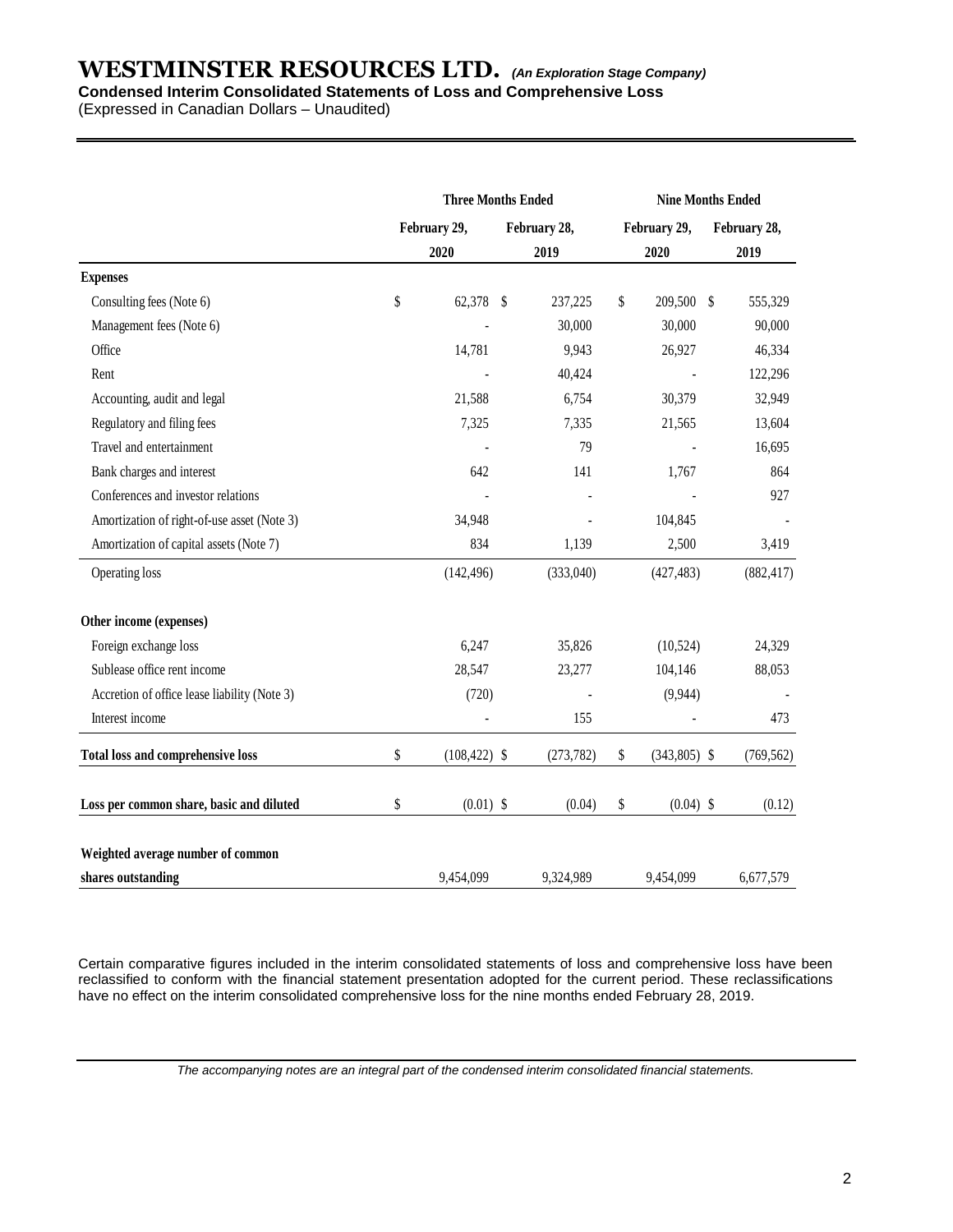#### **Condensed Interim Consolidated Statements of Changes in Shareholders' Equity**

(Expressed in Canadian Dollars – Unaudited)

|                                                     |                          | <b>Share Capital</b> |                          |                          |                     |                               |
|-----------------------------------------------------|--------------------------|----------------------|--------------------------|--------------------------|---------------------|-------------------------------|
|                                                     | <b>Number</b>            |                      | Amount                   | <b>Reserves</b>          | <b>Deficit</b>      | Total shareholder's<br>equity |
| <b>Balance - May 31, 2018</b>                       | 5,064,099 \$             |                      | 19,843,106 \$            | 2,289,468 \$             | $(19,732,716)$ \$   | 2,399,858                     |
| Shares issued for acquisition of exploration assets | 4,390,000                |                      | 2,663,500                | $\overline{\phantom{a}}$ |                     | 2,663,500                     |
| Net loss and comprehensive loss for the period      |                          |                      | $\overline{\phantom{a}}$ |                          | (769, 562)          | (769, 562)                    |
| Balance - February 28, 2019                         | 9,454,099 \$             |                      | 22,506,606 \$            | 2,289,468                | $(20,502,278)$ \$   | 4,293,796                     |
| <b>Balance - May 31, 2019</b>                       | 9,454,099 \$             |                      | 22,506,606 \$            | 2,289,468 \$             | $(22, 472, 357)$ \$ | 2,323,717                     |
| Shaare issuance costs                               | $\overline{\phantom{a}}$ |                      | (750)                    | $\overline{\phantom{a}}$ |                     | (750)                         |
| Net loss and comprehensive loss for the period      | $\overline{\phantom{a}}$ |                      | $\overline{\phantom{a}}$ | $\overline{\phantom{a}}$ | (343,805)           | (343,805)                     |
| Balance - February 29, 2020                         | 9,454,099 \$             |                      | 22,505,856 \$            | 2,289,468 \$             | $(22,816,162)$ \$   | 1,979,162                     |

 *The accompanying notes are an integral part of the condensed interim consolidated financial statements*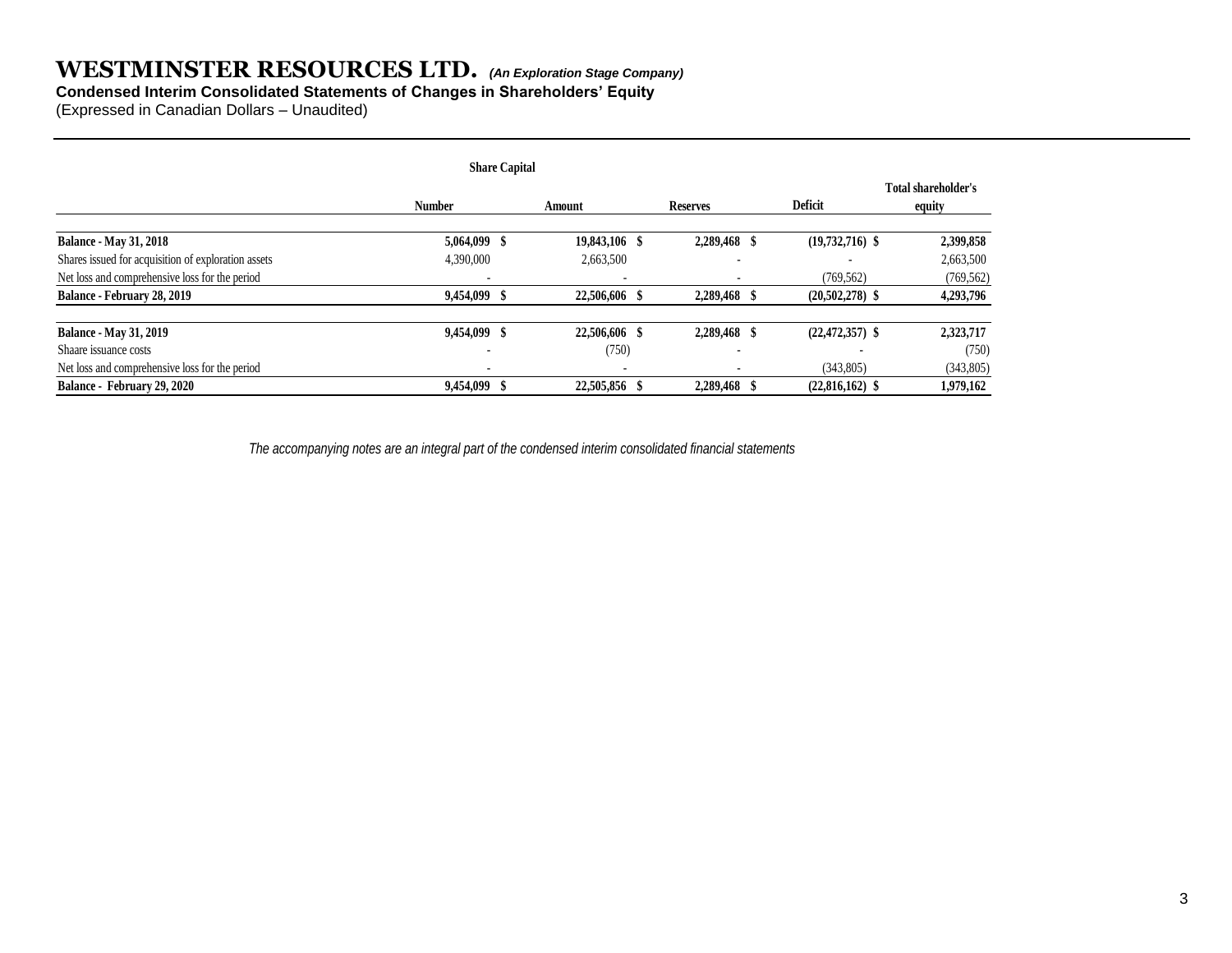### **Condensed Interim Consolidated Statement of Cash Flows**

(Expressed in Canadian Dollars – Unaudited)

|                                                                                  | For the Nine Months Ended |                         |  |  |  |  |
|----------------------------------------------------------------------------------|---------------------------|-------------------------|--|--|--|--|
|                                                                                  | <b>February 29, 2020</b>  | <b>February 28,2019</b> |  |  |  |  |
| Cash flows from operating activities                                             |                           |                         |  |  |  |  |
| Loss for the period                                                              | \$<br>$(343,805)$ \$      | (769, 562)              |  |  |  |  |
| Items not affecting cash:                                                        |                           |                         |  |  |  |  |
| Amortization of capital assets                                                   | 2,500                     | 3,419                   |  |  |  |  |
| Amortization of right-of-use asset                                               | 104,845                   |                         |  |  |  |  |
| Accretion of office lease liability                                              | 9,944                     |                         |  |  |  |  |
| Accrued interest on short-term borrowing                                         | 1,524                     |                         |  |  |  |  |
| Changes in non-cash working capital items:                                       |                           |                         |  |  |  |  |
| Decrease in receivables                                                          | 24,989                    | 61,470                  |  |  |  |  |
| Decrease in prepaid expenses and deposits                                        | 750                       | 34,941                  |  |  |  |  |
| Increase in accounts payable/accrued liabilities/short-term borrowings           | 237,904                   | 452,568                 |  |  |  |  |
| Net cash provided by (used in) operating activities                              | 38,651                    | (217, 164)              |  |  |  |  |
| <b>Cash flows from investing activities</b><br>Exploration and evaluation assets | (26, 506)                 | (245, 449)              |  |  |  |  |
| Net cash used in investing activities                                            | (26, 506)                 | (245, 449)              |  |  |  |  |
|                                                                                  |                           |                         |  |  |  |  |
| <b>Cash flows from ficancing activities</b>                                      |                           |                         |  |  |  |  |
| Share issuance costs                                                             | (750)                     |                         |  |  |  |  |
| Short-term borrowing                                                             | 115,566                   |                         |  |  |  |  |
| Lease payments                                                                   | (124, 680)                |                         |  |  |  |  |
| Net cash used in financing activities                                            | (9, 864)                  |                         |  |  |  |  |
|                                                                                  |                           |                         |  |  |  |  |
| Net change in cash for the period                                                | 2,281                     | (462, 613)              |  |  |  |  |
| Cash - beginning of the period                                                   | 9,719                     | 486,879                 |  |  |  |  |
| Cash - end of the period                                                         | \$<br>12,000<br>\$        | 24,266                  |  |  |  |  |
| Supplemental cash flow information                                               |                           |                         |  |  |  |  |
| Shares issued for acquistions of mineral property                                | \$<br>\$                  | 2,663,500               |  |  |  |  |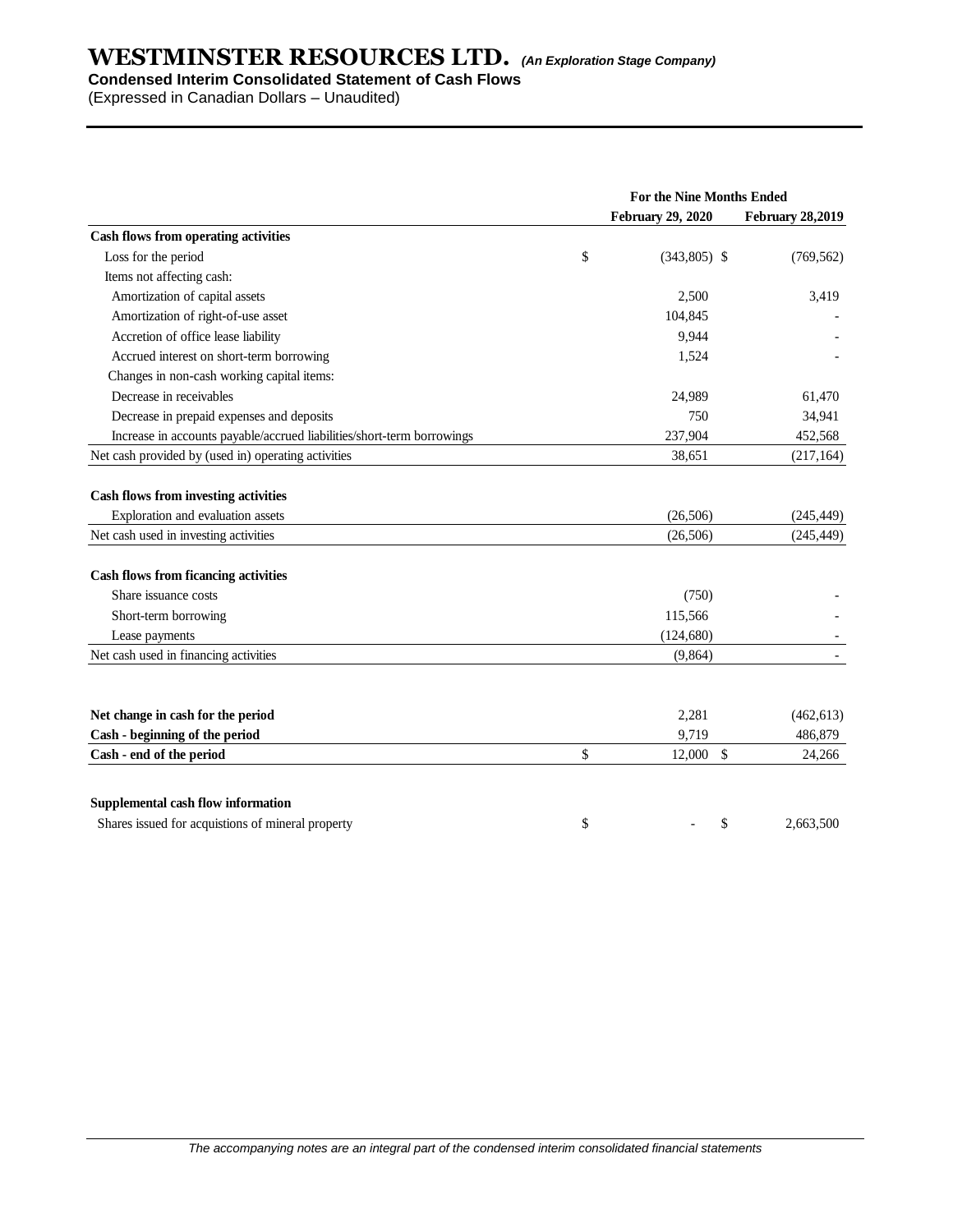For the nine months ended February 29, 2020 (Expressed in Canadian Dollars – Unaudited)

#### **1. Nature of Operations and Going Concern**

Westminster Resources Ltd. *(an Exploration Stage Company)* was incorporated under the *Business Corporations Act* of British Columbia, Canada on December 1, 2005 and maintains its corporate head office at Suite 1100 - 595 Howe Street, Vancouver, British Columbia, V6C 2T5. The Company's common shares are listed on the TSX Venture Exchange (TSX.V: WMR) in Canada. Westminster Resources Ltd. and its subsidiaries (collectively referred to as the "Company" or "Westminster") are principally engaged in the acquisition, exploration, and development of mineral properties as described herein.

Effective August 29, 2019, the Company consolidated its common shares on a 5:1 basis. These condensed interim consolidated financial statements reflect the share consolidation.

These condensed interim consolidated financial statements have been prepared on a going concern basis, which presumes the realization of assets and discharge of liabilities in the normal course of business for the foreseeable future. However, there are factors that management has identified that may cast significant doubt on the entities ability to continue as a going concern.

For the nine months ended February 29, 2020, the Company reported a net loss of \$343,805 (2019 – \$769,562) and an accumulated deficit of \$22,816,162 (May 31, 2019 - \$22,472,357). As at February 29, 2020, the Company had negative working capital of \$1,413,285 (May 31, 2019 – \$881,631). The Company has no source of operating cash flow and relies on issuances of equity to finance operations, including exploration of its exploration and evaluation ("E&E") assets.

The ability of the Company to continue as a going concern and meet its commitments as they become due, including completion of the acquisition, exploration and development of its E&E assets, is dependent on the Company's ability to obtain the necessary financing. Management is planning to raise additional capital to finance operations and expected growth, if necessary, or alternatively to dispose of its interests in certain properties. The outcome of these matters cannot be predicted at this time. If the Company is unable to obtain additional financing, the Company may be unable to continue as a going concern.

The business of mining exploration involves a high degree of risk and there is no assurance that current exploration projects will result in future profitable mining operations. The Company has significant cash requirements to meet its administrative overhead, pay its liabilities and maintain its E&E assets. The recoverability of amounts shown for E&E assets is dependent on several factors. These include the discovery of economically recoverable reserves, the ability of the Company to obtain the necessary financing to complete the development of these properties and future profitable production or proceeds from disposition of E&E assets.

Subsequent to February 29, 2020, there was a global pandemic outbreak of COVID-19. The actual and threatened spread of the virus globally has had a material adverse effect on the global economy and specifically, the regional economies in which the Company operates. The pandemic could result in delays in the course of business, including potential delays to its business plans and activities, and continue to have a negative impact on the stock market, including trading prices of the Company's shares and its ability to raise new capital. These uncertainties raise substantial doubt upon the Company's ability to continue as a going concern and realize its assets and settle its liabilities and commitments in the normal course of business.

These condensed consolidated interim financial statements have been prepared in accordance with International Financial Reporting Standards ("IFRS") applicable to a going concern. Accordingly, they do not give effect to adjustments that may be necessary should the Company be unable to continue as a going concern, and therefore, be required to realize its assets and liquidate its liabilities and commitments in other than the normal course of business.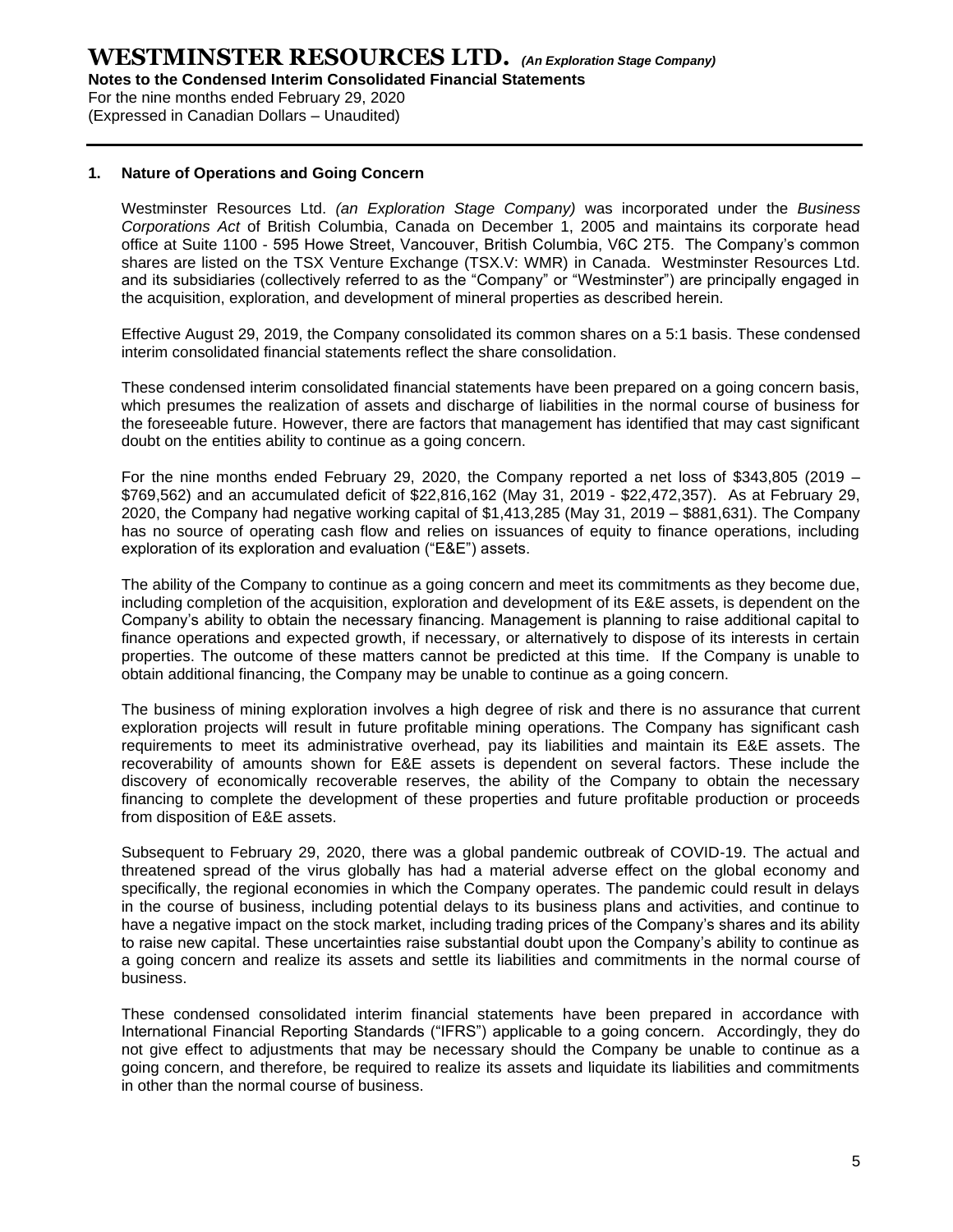For the nine months ended February 29, 2020 (Expressed in Canadian Dollars – Unaudited)

#### **2. Basis of Presentation and Statement of Compliance**

These unaudited condensed interim consolidated financial statements have been prepared in accordance with IFRS applicable to the preparation of interim financial statements, including International Accounting Standards 34, *Interim Financial Reporting*, as issued by the International Accounting Standards Board ("IASB"). The accounting policies applied in the preparation of these unaudited condensed interim consolidated financial statements are consistent with those applied and disclosed in the Company's audited consolidated financial statements for the year ended May 31, 2019, except as noted below. These unaudited condensed interim financial statements should be read in conjunction with the Company's audited consolidated financial statements for the year ended May 31, 2019, which have been prepared in accordance with IFRS as issued by the IASB.

These condensed interim consolidated financial statements were authorized for issue by the Company's Board of Directors on April 29, 2020.

The preparation of financial statements requires the use of certain critical accounting estimates. It also requires management to exercise judgement in applying the Company's accounting policies. The significant accounting judgements, estimates and assumptions in the preparation of these condensed interim consolidated financial statements are consistent with those applied and disclosed in Note 2 of the Company's audited financial statements as at and for the year ended May 31, 2019.

These unaudited condensed interim consolidated financial statements include the accounts of the Company and its wholly-owned integrated subsidiaries, Minera Westminster, S.A. de C.V. ("Minera Westminster") and Servicios Westminster, S.A. de C.V. ("Servicios Westminster") and Westminster Peru SAC. All significant inter-company balances and transactions have been eliminated upon consolidation.

#### **3. New Standards and Interpretations**

#### *IFRS 16 Leases*

In January 2016, the IASB issued IFRS 16 Leases which replaces the previous leases standard, IAS 17 Leases. IFRS 16 eliminates the classification of leases as either operating leases or finance leases as is required by IAS 17 and, instead, introduces a single lessee accounting model. Lessors continue to classify leases as operating leases or finance leases, and account for those two types of leases differently. IFRS 16 is effective for periods beginning on or after January 1, 2019.

On adoption of IFRS 16, the Company recognized lease liabilities in relation to leases which had previously been classified as operating leases under the principles of IAS 17 Leases. These liabilities were measured at the present value of the remaining lease payments excluding renewal options as they are not expected to be exercised, discounted using the Company's incremental borrowing rate as of June 1, 2019. The weighted average incremental borrowing rate applied to the lease liabilities on June 1, 2019 was 9.24%.

The following is a reconciliation of total off-balance operating lease commitments at May 31, 2019 to the lease liabilities recognized at June 1, 2019:

| Total operating lease commitments disclosed at May 31, 2019<br>Less: short-term leases | 289,693<br>- |
|----------------------------------------------------------------------------------------|--------------|
| Current operating lease liabilities before discounting                                 | 289.693      |
| Discounted using incremental borrowing rate                                            | (21, 755)    |
| Total current lease liabilities recognized under IFRS 16 at June 1, 2019               | 267,938      |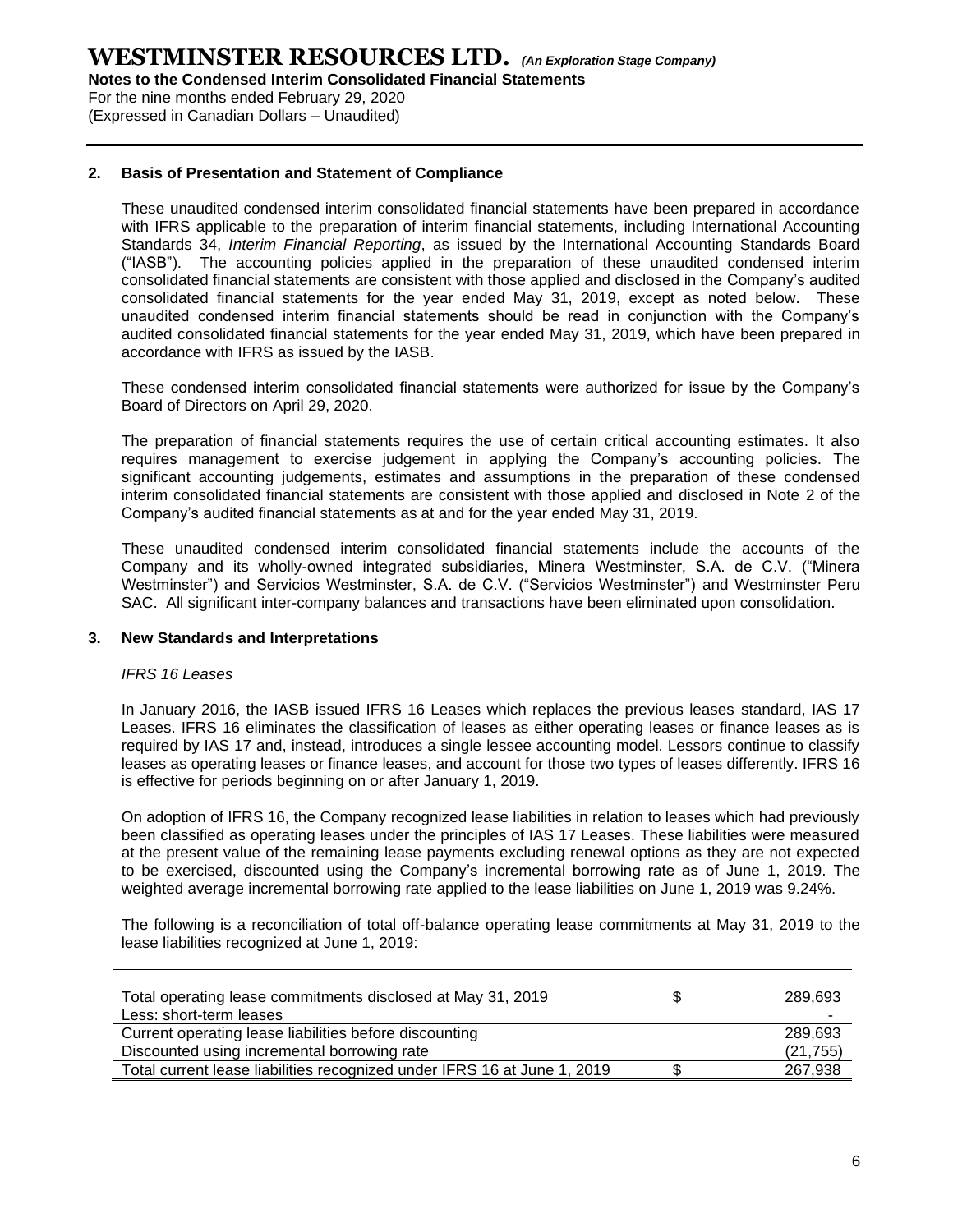**Notes to the Condensed Interim Consolidated Financial Statements**

For the nine months ended February 29, 2020

(Expressed in Canadian Dollars – Unaudited)

#### **3. New Standards and Interpretations** (continued)

The associated right-of-use asset for the property lease was measured on a retrospective basis as if the new rules had always been applied adjusted by the amount of any prepaid or accrued lease payments and deferred lease inducement relating to that lease recognized in the statement of financial position as at May 31, 2019. There were no onerous lease contracts that would have required an adjustment to the right-ofuse assets to the date of initial application.

The recognized right-of-use asset relates to the lease on the Canadian facilities. The change in accounting policy affected the following items in the statement of financial position on June 1, 2019:

- Right-of-use assets increased by \$267,938
- Lease liabilities increased by \$267,938

In applying IFRS 16 for the first time, the Company used the following practical expedients permitted by the standard:

- reliance on previous assessments on whether leases are onerous
- elected to account for the payments for short-term leases and leases of low-value assets as an expense in the statement of loss on a straight-line basis over the lease term
- the use of hindsight in determining the lease term where the contract contains options to extend or terminate the lease.

For the nine months ending February 29, 2020 depreciation of the right of use asset was \$69,897. The right of use asset is depreciated on a straight-line basis over the term of the lease.

| Right of use asset, June 1, 2019<br>Depreciation of right of use asset | 267.938<br>(104.845) |
|------------------------------------------------------------------------|----------------------|
| Right of use asset, February 29, 2020                                  | 163.093              |

For the nine months ending February 29, 2020, finance charges on the lease liability were \$9,944. The lease term matures on April 30, 2021.

| Balance at May 31, 2019                                  |            |
|----------------------------------------------------------|------------|
| Office Lease Liability recognized on adoption of IFRS 16 | 267,938    |
| Office Lease payments                                    | (124, 680) |
| Accretion                                                | 9,944      |
| Balance at February 29, 2020                             | 153,202    |
|                                                          |            |
|                                                          |            |
| <b>Current lease Liability</b>                           | 153,202    |
| Long-term lease Liability                                |            |
| Total office lease liability at February 29, 2020        | 153,202    |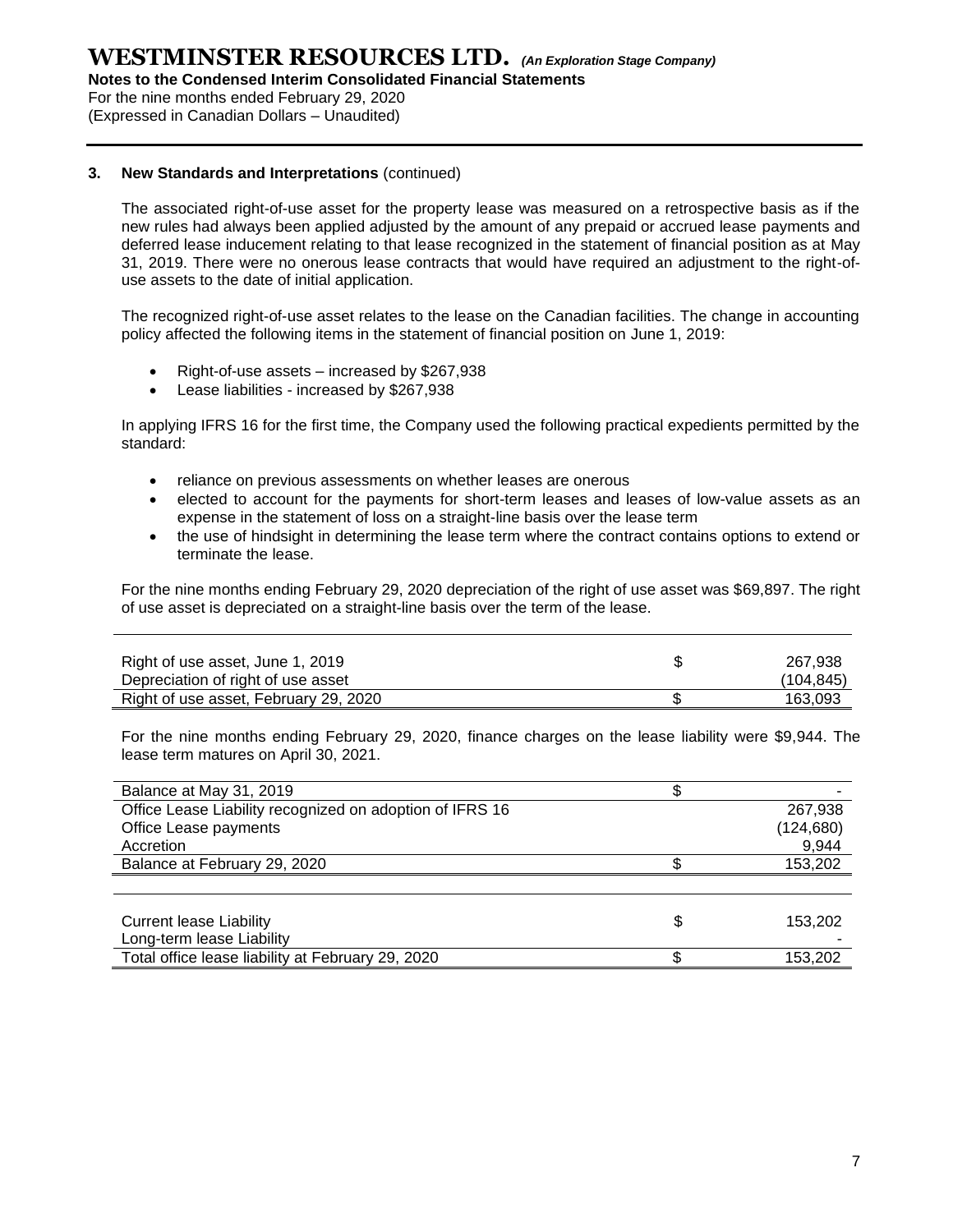**Notes to the Condensed Interim Consolidated Financial Statements**

For the nine months ended February 29, 2020

(Expressed in Canadian Dollars – Unaudited)

#### **4. Exploration and Evaluation Assets**

The Company's interests in exploration and evaluation assets are located in Sonora, Mexico, Peru and Saskatchewan, Canada. The following table outlines the expenditures for the year ended May 31, 2019 and the ending balance as at February 29, 2020:

|                                   | Balance as at<br>Balance as at |              |    |             |    |                                  | Balance as at |  |                   |
|-----------------------------------|--------------------------------|--------------|----|-------------|----|----------------------------------|---------------|--|-------------------|
|                                   |                                | May 31, 2018 |    |             |    | Additions May 31, 2019 Additions |               |  | February 29, 2020 |
| El Cobre Project, Sonora, Mexico: |                                |              |    |             |    |                                  |               |  |                   |
| Acquisition costs                 | \$                             | 151,731      | \$ |             | \$ | 151,731                          | \$            |  | \$<br>151,731     |
| Exploration expenditures          |                                |              |    |             |    |                                  |               |  |                   |
| Property maintenance              |                                | 396,562      |    | 24,273      |    | 420,835                          |               |  | 420,835           |
| Assays and reports                |                                | 109,514      |    |             |    | 109,514                          |               |  | 109,514           |
| Consulting and engineering        |                                | 339,644      |    | 15,000      |    | 354,644                          |               |  | 354,644           |
| <b>Drilling</b>                   |                                | 329,642      |    |             |    | 329,642                          |               |  | 329,642           |
| Field expenses                    |                                | 672,809      |    |             |    | 672,809                          |               |  | 672,809           |
| Geology and geophysics            |                                | 349,729      |    |             |    | 349,729                          |               |  | 349,729           |
| Travel                            |                                | 82,946       |    |             |    | 82,946                           |               |  | 82,946            |
| Write-down                        |                                | (794, 070)   |    | (1,677,780) |    | (2,471,850)                      |               |  | (2,471,850)       |
|                                   |                                | 1,638,507    |    | (1,638,507) |    |                                  | ۰             |  |                   |
| Ilo Norte/Ilo Este Project, Peru: |                                |              |    |             |    |                                  |               |  |                   |
| Acquisition costs                 |                                | 219,525      |    | 2,872,779   |    | 3,092,304                        | 26,506        |  | 3,118,810         |
| <b>Exploration expenditures</b>   |                                |              |    |             |    |                                  |               |  |                   |
| Consulting and engineering        |                                | 19,470       |    | 62,160      |    | 81,630                           |               |  | 81,630            |
| Write-down                        |                                |              |    | (84, 101)   |    | (84, 101)                        |               |  | (84, 101)         |
|                                   |                                | 238,995      |    | 2,850,838   |    | 3,089,833                        | 26,506        |  | 3,116,339         |
| La Ronge, Saskatchewan:           |                                |              |    |             |    |                                  |               |  |                   |
| Acquisition costs                 |                                |              |    | 70,000      |    | 70,000                           |               |  | 70,000            |
|                                   |                                |              |    | 70,000      |    | 70,000                           |               |  | 70,000            |
|                                   |                                |              |    |             |    |                                  |               |  |                   |
|                                   | \$                             | 1,877,502    |    | \$1,282,331 | \$ | 3,159,833                        | \$26,506      |  | \$<br>3,186,339   |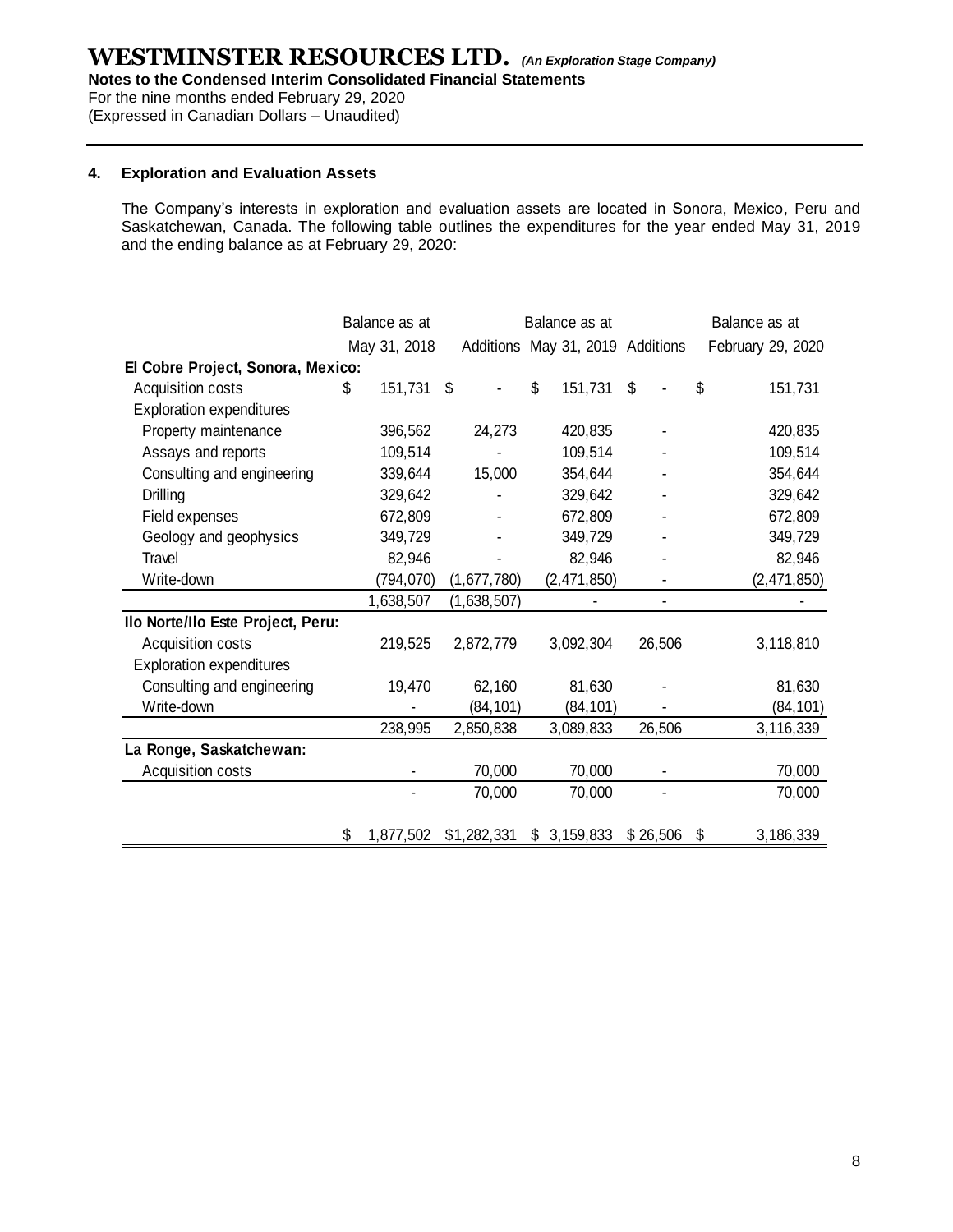**Notes to the Condensed Interim Consolidated Financial Statements**

For the nine months ended February 29, 2020 (Expressed in Canadian Dollars – Unaudited)

#### **4. Exploration and Evaluation Assets** (continued)

#### **a) Ilo Norte and Ilo Este, Peru**

The Company signed an agreement dated February 6, 2018 with Latin Resources Limited ("Latin") to acquire a 100% interest in a portfolio of concessions in southern Peru. This transaction closed in July 2018.

The consideration is as follows:

As consideration, during the year ended May 31, 2019, the Company issued 3,800,000 common shares with a fair value of \$2,470,000, which were placed in voluntary escrow and held until the concessions have been transferred to the Company or its subsidiary, but shall be released from escrow as follows:

- 200,000 shares will be released 6 months from the date of the sale agreement (released);
- 600,000 shares will be released 12 months from the date of the sale agreement (released); and
- 3,000,000 shares will be released 18 months from the date of the sale agreement (released).

Further consideration is as follows:

- A lump sum cash payment of US\$150,000 (\$189,525 paid) on the signing of the sale agreement; and
- A final payment of US\$100,000 (\$135,263 included in accrued liabilities) on the 12-month anniversary of the signing of the sale agreement.

The shares were issued on November 15, 2018.

In connection with the agreement, 190,000 shares with a fair value of \$123,500 were issued as finders fees on January 7, 2019 with a market value of \$123,500.

In September 2019, Latin extended the due date of the final payment of US\$100,000 to June 30, 2020.

During the year ended May 31, 2019, the Company did not renew certain claims and recorded a write down of \$84,801.

#### **b) La Ronge, Saskatchewan**

During the year ended May 31, 2019, the Company earned a 50% interest in two mineral claims located in the La Ronge district of Saskatchewan by issuing 400,000 common shares with a fair value of \$70,000. The Company has the option to earn an additional 30% in the property by making the following payments:

|                                | Number of<br><b>Common</b><br><b>Shares</b> | <b>Exploration</b><br><b>Expenditures</b> | Ownership<br><b>Interest</b> |
|--------------------------------|---------------------------------------------|-------------------------------------------|------------------------------|
| On or before December 11, 2020 | 400,000                                     | \$<br>100.000                             | 10%                          |
| On or before December 11, 2021 |                                             | 100,000                                   | 10%                          |
| On or before December 11, 2022 | -                                           | 200,000                                   | 10%                          |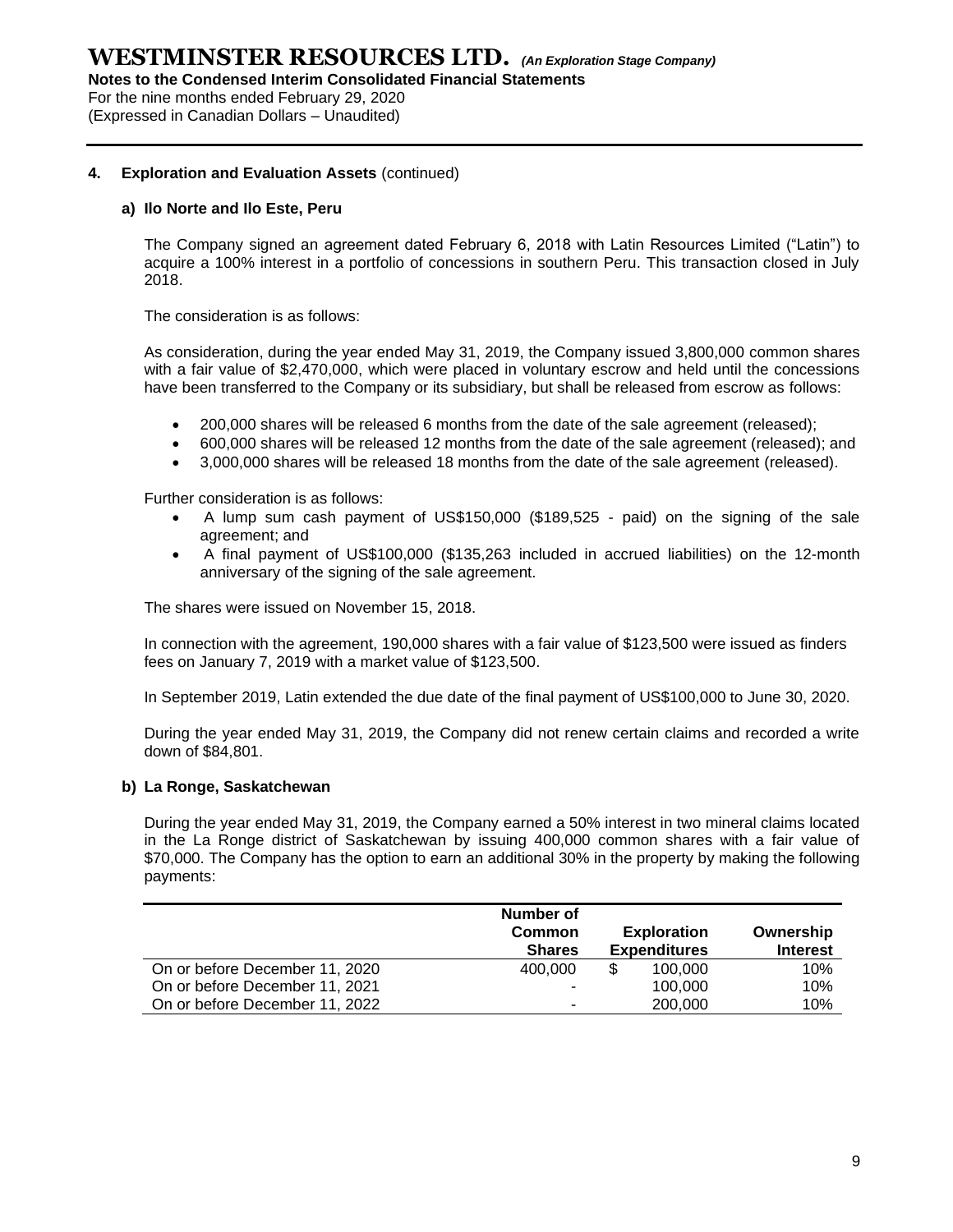**Notes to the Condensed Interim Consolidated Financial Statements**

For the nine months ended February 29, 2020 (Expressed in Canadian Dollars – Unaudited)

#### **5. Share Capital and Reserves**

#### *a) Authorized*

The Company is authorized to issue an unlimited number of common shares without par value.

#### *b) Private Placements and Share Issuances*

During the period ended February 29, 2020, the Company did not have any share activities.

During the year ended May 31, 2019, the Company:

- i) issued 3,800,000 common shares with a fair value of \$2,470,000 pursuant to the acquisition of the Ilo Norte and Ilo Este properties and issued 190,000 common shares with a fair value of \$123,500 which were issuable as finders' fees pursuant to the acquisition.
- ii) issued 400,000 common shares pursuant to the La Ronge acquisition with a fair market value of \$70,000.
- *c) Stock Options*

The Company has a stock option plan (the "Plan") in place that allows for the reservation of common shares issuable under the Plan to a maximum of 10% of the number of issued and outstanding common shares of the Company at any given time. The exercise price of any stock option granted under the plan may not be less than the closing price of the Company's shares on the last business day immediately preceding the date of grant.

A summary of the status of the Company's stock options as at February 29, 2020 is presented below:

|          |              |           |                        |                                     | Remaining                |                |
|----------|--------------|-----------|------------------------|-------------------------------------|--------------------------|----------------|
| Exercise | Balance at   |           | Balance at Expiry      |                                     | contractual              | Number of      |
| Price    | June 1, 2019 | Expired   | February 29, 2020 Date |                                     | life in years            | options vested |
| 1.55     | 270,000      | (270,000) |                        | August 10, 2019                     | $\overline{\phantom{0}}$ |                |
| Totals:  | 270.000      | (270,000) |                        |                                     | $\overline{\phantom{a}}$ |                |
|          | 1.55         | 1.55      |                        | Weighted average exercise prices \$ |                          |                |

#### *d) Share Purchase Warrants*

|          |      |              |           |                        |                                       | Remaining     |      |
|----------|------|--------------|-----------|------------------------|---------------------------------------|---------------|------|
| Exercise |      | Balance at   |           | Balance at Expiry      |                                       | contractual   |      |
| Price    |      | June 1, 2019 | Expired   | February 29, 2020 Date |                                       | life in years |      |
| \$       | 0.80 | 1,630,000    |           |                        | 1,630,000 May 24, 2022                |               | 2.48 |
|          | 0.80 | 774,000      | -         |                        | 774,000 June 15, 2022                 |               | 2.54 |
|          | 1.75 | 802,000      | (802,000) |                        | August 11, 2019                       |               |      |
|          |      | 3.206.000    | (802,000) | 2.404,000              |                                       |               | 2.50 |
|          |      | 1.04         | 1.75      |                        | 0.80 Weighted average exercise prices |               |      |

As at February 29, 2020, all of the above warrants were exercisable.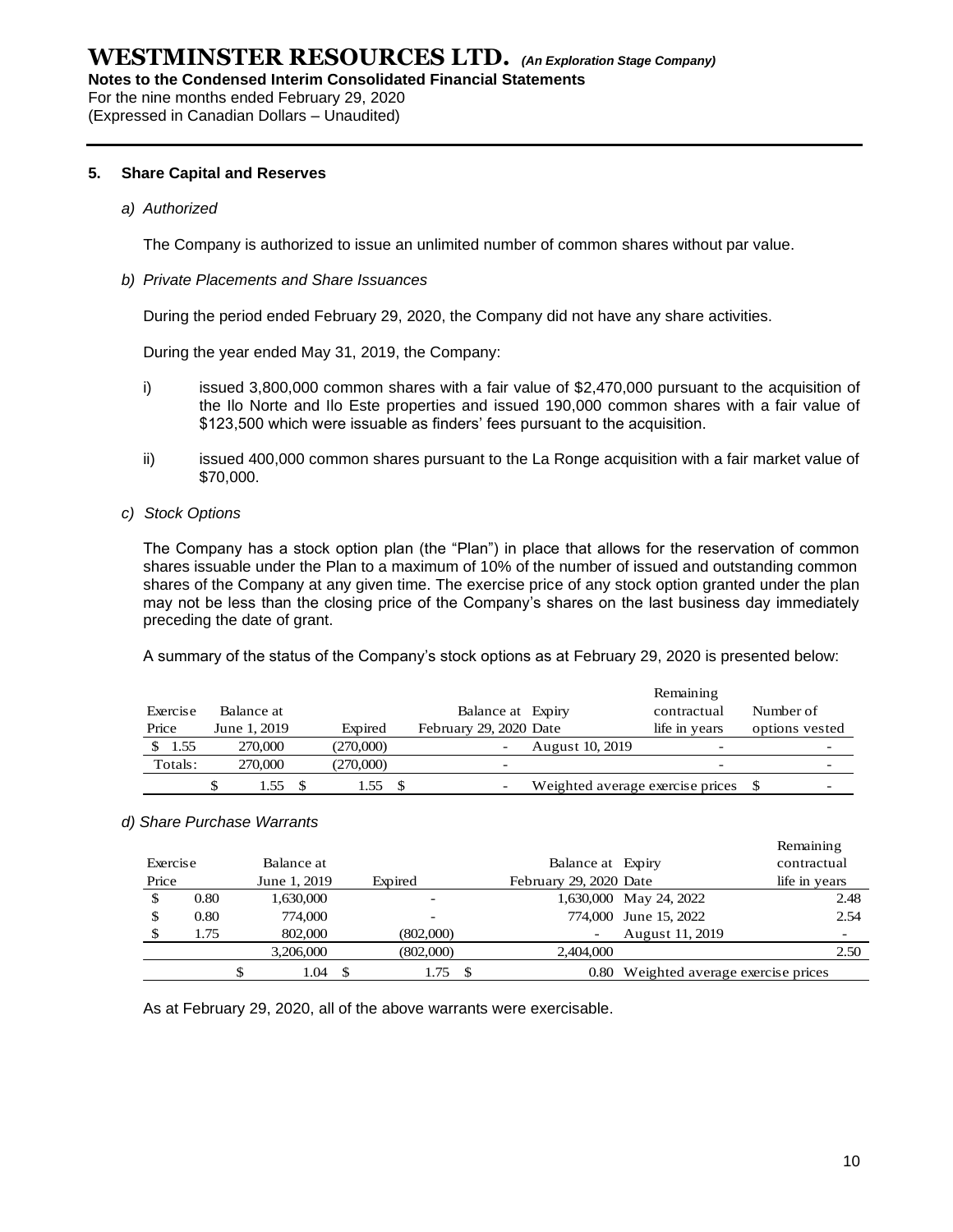**Notes to the Condensed Interim Consolidated Financial Statements**

For the nine months ended February 29, 2020

(Expressed in Canadian Dollars – Unaudited)

#### **6. Related Party Transactions**

Key management personnel are persons responsible for planning, directing and controlling the activities of the entity, and include all directors and officers. Key management compensation during the nine months ended February 29, 2020 and February 28, 2019 were as follows:

|                     | Nine months ended | Nine months ended |
|---------------------|-------------------|-------------------|
|                     | February 29, 2020 | February 28, 2019 |
| Short-term benefits | 115.355           | 228.397           |

Included in short term benefits are the following:

- (i) \$30,000 (February 28, 2019 \$90,000) in management fees paid or accrued to a company controlled by Jason Cubitt, a director of the Company.
- (ii) \$1,355 (February 28, 2019 \$Nil) in consulting fees paid or accrued to Rachel Chae, the Company's Chief Financial Officer.
- (iii) \$39,000 (February 28, 2019 \$41,250) in consulting fees paid or accrued to a company controlled by Alain Voisin, the Company's former Chief Financial Officer.
- (iv) \$Nil (February 28, 2019 \$59,647) in consulting fees recorded under E&E paid to Kerry Griffin, the former Vice President, Exploration.
- (v) \$45,000 (February 28, 2019 \$37,500) in director fees accrued to Christopher Gale, a director of the Company.

Included in accounts receivable is \$123,955 (May 31, 2019 - \$148,955) receivable from Jaxon Mining Inc., a Company which formerly had a shared Chief Financial Officer and shared directors, for former shared office space and administrative expenses. During the nine months ended February 29, 2020, the Company received \$25,000 (February 28, 2019 - \$16,731) from Jaxon Mining Inc. for former shared office and administrative expenses.

Included in accounts payable and accrued liabilities is \$179,053 (May 31, 2019 - \$222,800) in key management compensation payable to directors, officers and a former officer.

Included in accounts payable and accrued liabilities is \$298,627 (May 31, 2019 - \$279,359) due to Latin Resources Limited, a company with a common director.

The optionor of the La Ronge, Saskatchewan property described in Note 4(b) is a company with a common director.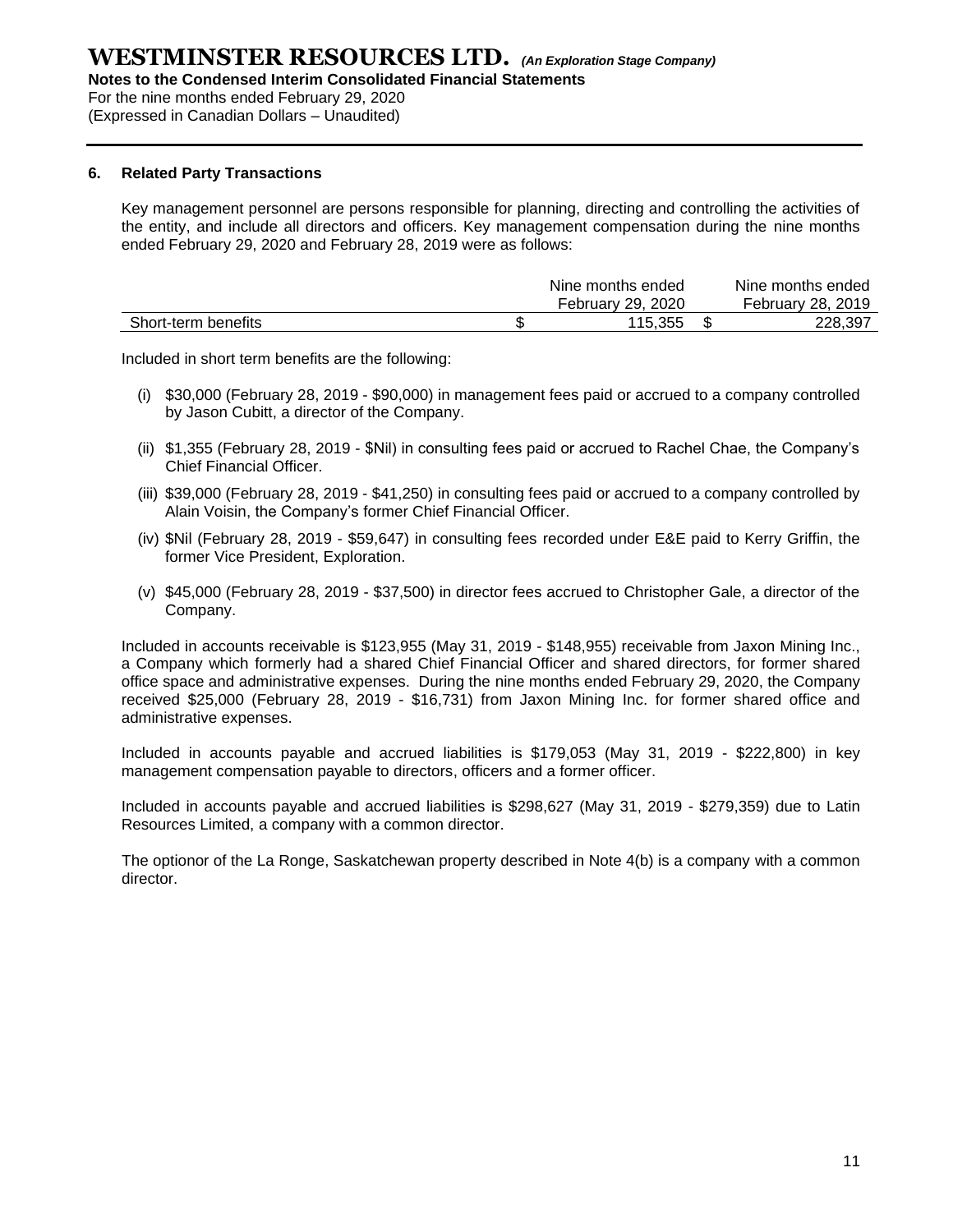For the nine months ended February 29, 2020 (Expressed in Canadian Dollars – Unaudited)

#### **7. Capital Assets**

|                            | <b>Office</b> |              |                 |          |
|----------------------------|---------------|--------------|-----------------|----------|
|                            | furniture and | <b>Field</b> | <b>Computer</b> |          |
|                            | equipment     | equipment    | equipment       | Total    |
|                            | $-5 -$        | -\$-         | $-$ \$ -        | $-$ \$ - |
| Cost:                      |               |              |                 |          |
| Balance, May 31, 2019      | 94,962        | 74,353       | 26,428          | 195,743  |
| Additions                  |               |              |                 |          |
| Balance, February 29, 2020 | 94,962        | 74,353       | 26,428          | 195,743  |
|                            |               |              |                 |          |
| Accumulated amortization:  |               |              |                 |          |
| Balance, May 31, 2019      | 92,613        | 61,627       | 24,831          | 179,071  |
| Charge for the period      | 529           | 1,432        | 539             | 2,500    |
| Balance, February 29, 2020 | 93,142        | 63,059       | 25,370          | 181,571  |
|                            |               |              |                 |          |
| Net book value:            |               |              |                 |          |
| Balance, May 31, 2019      | 2,349         | 12,726       | 1,597           | 16,672   |
| Balance, February 29, 2020 | 1,820         | 11,294       | 1,058           | 14,172   |

#### **8. Short-Term Borrowing**

The Company has entered into arrangements with four lenders to provide funds on a short-term basis.

The arrangement with the first arm's length lender is for up to \$16,000, repayable on demand, with an annual interest rate of 5%. As at February 29, 2020, a total of \$16,190 had been advanced.

The arrangement with the second arm's length lender is for an amount of \$26,506, repayable on demand with no provision for interest and preferred creditor status. As at February 29, 2020, the amount of \$26,506 was outstanding.

The arrangement with the third lender is with Ore Capital Partners Ltd., a shareholder of the Company with a common director, for an amount of \$24,510, repayable on demand with no provision for interest. As at February 29, 2020, the amount of \$24,510 was outstanding.

On September 12, 2019, as amended October 21, 2019, an arrangement was entered into with a fourth arm's length lender to provide funds of up to \$50,000, repayable on demand, with an annual interest rate of 10%, and preferred creditor status. As at February 29, 2020, a total of \$49,884 had been advanced.

As at February 29, 2020, a combined total of \$117,090 in short-term borrowing including accrued interest was outstanding.

#### **9. Management of Capital**

The Company's objectives when managing capital are to safeguard the Company's ability to continue as a going concern in order to pursue the sourcing and exploration of its resource property. The Company does not have any externally imposed capital requirements to which it is subject.

The Company considers the aggregate of its share capital, contributed surplus and deficit as capital. The Company manages the capital structure and makes adjustments to it in light of changes in economic conditions and the risk characteristics of the underlying assets. To maintain or adjust the capital structure, the Company may attempt to issue new shares or dispose of assets or adjust the amount of cash. The strategy is unchanged from prior year.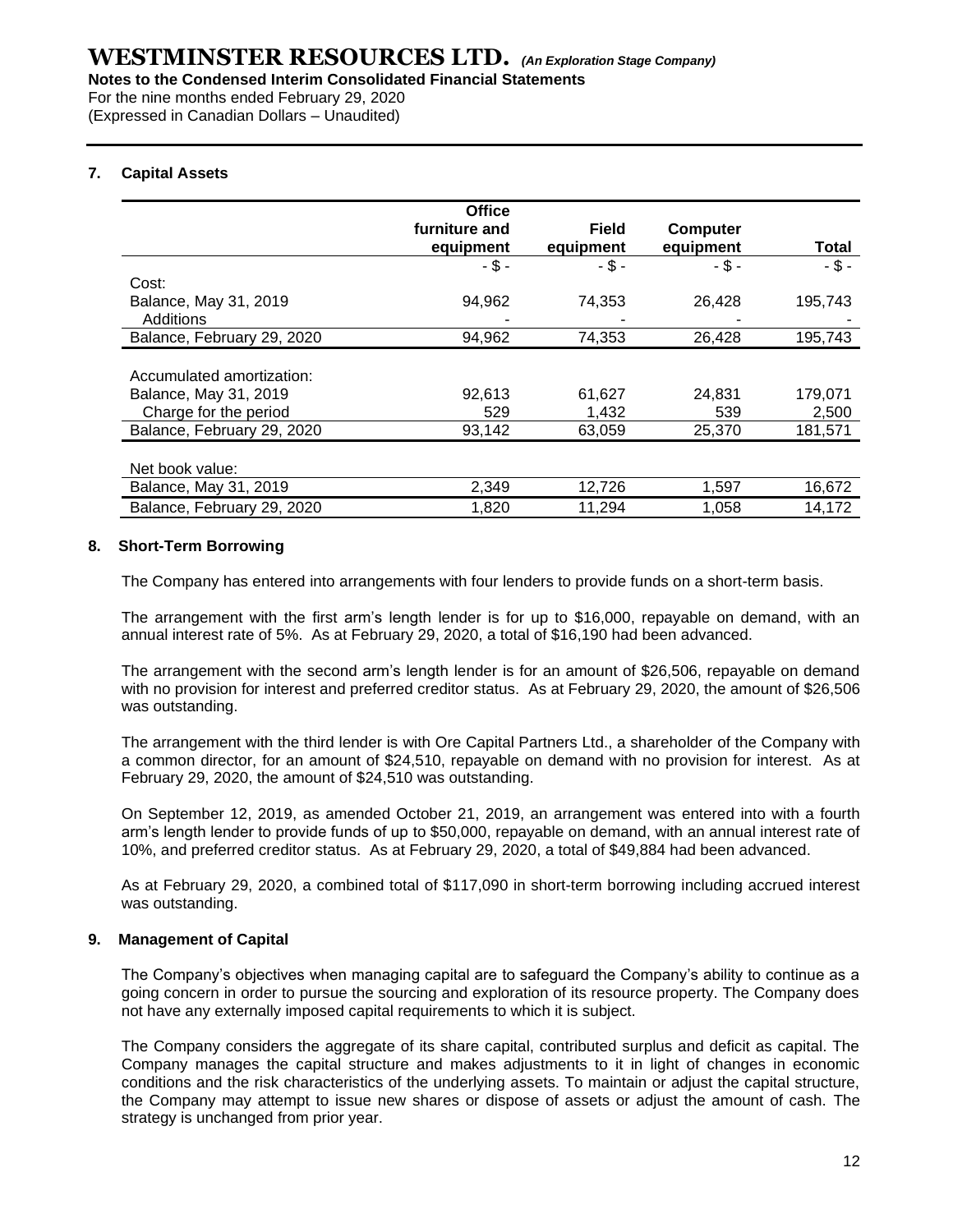For the nine months ended February 29, 2020

(Expressed in Canadian Dollars – Unaudited)

#### **10. Financial Instruments and Financial Risk**

The Company's financial instruments consist of cash, accounts receivable, deposits, accounts payable and accrued liabilities, and short-term borrowing. The fair values of these financial instruments approximate their carrying values.

An entity classifies fair value measurements using a fair value hierarchy that reflects the significance of the inputs used in making the measurement. The fair value hierarchy has the following levels:

Level 1 - quoted prices (unadjusted) in active markets for identical assets or liabilities;

Level 2 - inputs other than quoted prices included in Level 1 that are observable for the asset or liability, either directly (i.e. as prices) or indirectly (i.e. derived from prices); and

Level 3 - inputs for the asset or liability that are not based on observable market data (unobservable inputs).

Fair Value of Financial Instruments

The Company's financial assets include cash and are classified as Level 1. The carrying value of these instruments approximates their fair values due to the relatively short periods of maturity of these instruments.

#### Fair value

The fair value of the Company's financial instruments approximates their carrying value as at February 29, 2020 because of the demand nature or short‐term maturity of these instruments.

Financial risk management objectives and policies

The Company's financial instruments include cash and accounts payable. The risks associated with these financial instruments and the policies on how to mitigate these risks are set out below.

Management manages and monitors these exposures to ensure appropriate measures are implemented on a timely and effective manner.

#### Currency risk

The Company's expenses are denominated in Canadian dollars. The Company's corporate office is based in Canada and current exposure to exchange rate fluctuations is minimal.

The Company does not have any significant foreign currency denominated monetary liabilities.

#### Interest rate risk

The Company is exposed to interest rate risk on the variable rate of interest earned on bank deposits. The fair value interest rate risk on bank deposits is insignificant as the deposits are short-term.